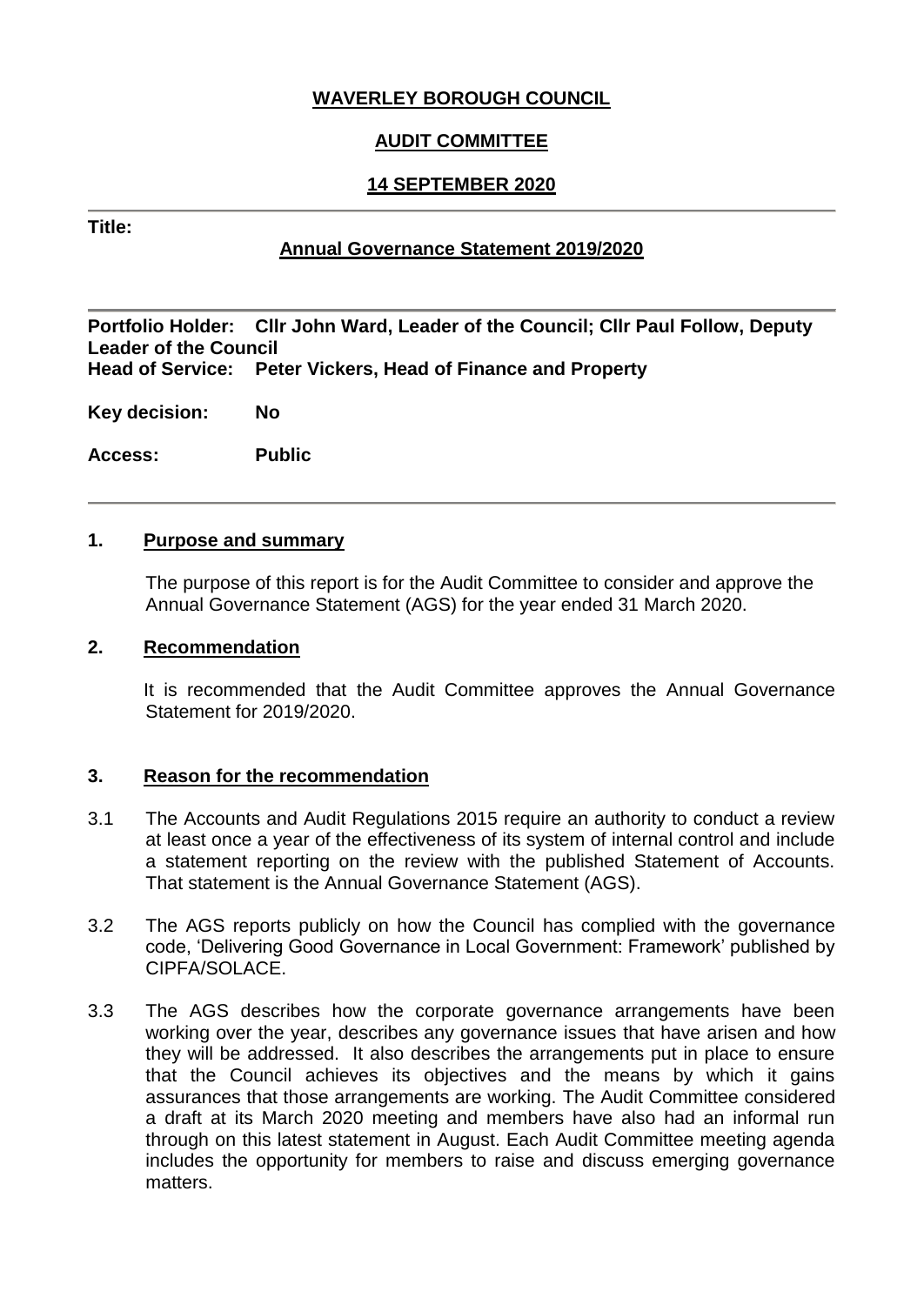- 3.4 The AGS will be included with the Statement of Accounts as part of the Annual Financial Report for 2019/2020.
- 3.5 The AGS is included with the Agenda as a separate document at Annexe 1.

# **4. Relationship to the Corporate Strategy and Service Plan**

4.1 The aim of the AGS is to ensure that, in achieving the Council's corporate priorities, Waverley acts in the public interest at all times.

# **5. Implications of decision**

# **5.1 Resource (Finance, procurement, staffing, IT)**

There are no direct resource implications resulting from the AGS for 2019/2020.

#### **5.2 Risk management**

Corporate governance generally refers to the systems and processes by which organisations are directed, controlled, led and held to account. The AGS describes how the Council's corporate governance arrangements have been working during the year and the effectiveness of the systems of internal control and the assurances gained from those systems.

#### **5.3 Legal**

The AGS is required under the Accounts and Audit Regulations 2015.*.*

# **5.4 Equality, diversity and inclusion**

There are no direct equality, diversity or inclusion implications in this report. Equality impact assessments are carried out when necessary across the council to ensure service delivery meets the requirements of the Public Sector Equality Duty under the Equality Act 2010.

# **5.5 Climate emergency declaration**

The Governance Framework ensures there is a sound system of governance and control when managing and delivering the vision set out in the Corporate Strategy. This includes the governance arrangements over the Climate emergency declaration.

#### **6. Consultation and engagement**

The Audit Committee were invited to attend a briefing session on the 20 August 2020 to go through the requirements of the Annual Governance Statement and their responsibilities in approving it ahead of the Audit Committee.

#### **7. Other options considered**

7.1 The AGS is required to be signed by the Leader of the Council and the Chief Executive on behalf of the Council and then approved by a delegated committee.

#### **8. Governance journey**

8.1 Once approved the AGS will form part of the Annual Financial Report and be